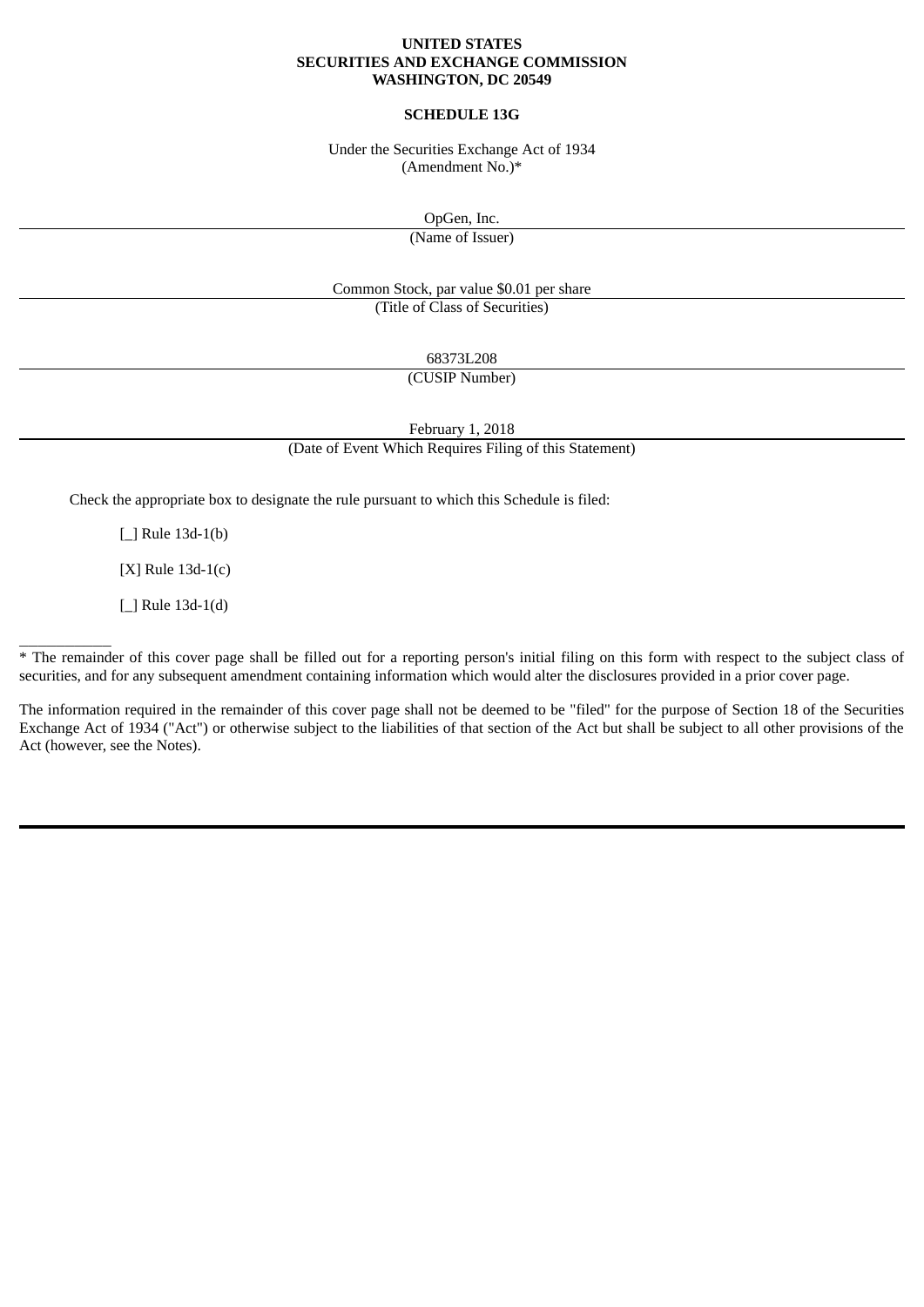CUSIP No 68373L208

| 1.  | NAME OF REPORTING PERSONS<br>I.R.S. IDENTIFICATION NOS. OF ABOVE PERSONS (ENTITIES ONLY)           |                                        |
|-----|----------------------------------------------------------------------------------------------------|----------------------------------------|
|     | Armistice Capital, LLC                                                                             |                                        |
| 2.  | CHECK THE APPROPRIATE BOX IF A MEMBER OF A GROUP (SEE INSTRUCTIONS)                                |                                        |
|     |                                                                                                    | (a) $\Box$<br>$(b)$ [_]                |
| 3.  | <b>SEC USE ONLY</b>                                                                                |                                        |
| 4.  | CITIZENSHIP OR PLACE OF ORGANIZATION                                                               |                                        |
|     | Delaware                                                                                           |                                        |
|     | NUMBER OF SHARES BENEFICIALLY OWNED BY EACH REPORTING PERSON WITH                                  |                                        |
| 5.  | <b>SOLE VOTING POWER</b>                                                                           |                                        |
|     | $\boldsymbol{0}$                                                                                   |                                        |
| 6.  | <b>SHARED VOTING POWER</b>                                                                         |                                        |
|     | 358,505                                                                                            |                                        |
| 7.  | SOLE DISPOSITIVE POWER                                                                             |                                        |
|     | $\boldsymbol{0}$                                                                                   |                                        |
| 8.  | SHARED DISPOSITIVE POWER                                                                           |                                        |
|     | 358,505                                                                                            |                                        |
| 9.  | AGGREGATE AMOUNT BENEFICIALLY OWNED BY EACH REPORTING PERSON                                       |                                        |
|     | 358,505                                                                                            |                                        |
| 10. | CHECK BOX IF THE AGGREGATE AMOUNT IN ROW (9) EXCLUDES CERTAIN SHARES (SEE<br><b>INSTRUCTIONS</b> ) | $\begin{bmatrix} 1 \\ 1 \end{bmatrix}$ |
| 11. | PERCENT OF CLASS REPRESENTED BY AMOUNT IN ROW (9)                                                  |                                        |
|     | 6.9%                                                                                               |                                        |
| 12. | TYPE OF REPORTING PERSON (SEE INSTRUCTIONS)                                                        |                                        |
|     | IA, OO                                                                                             |                                        |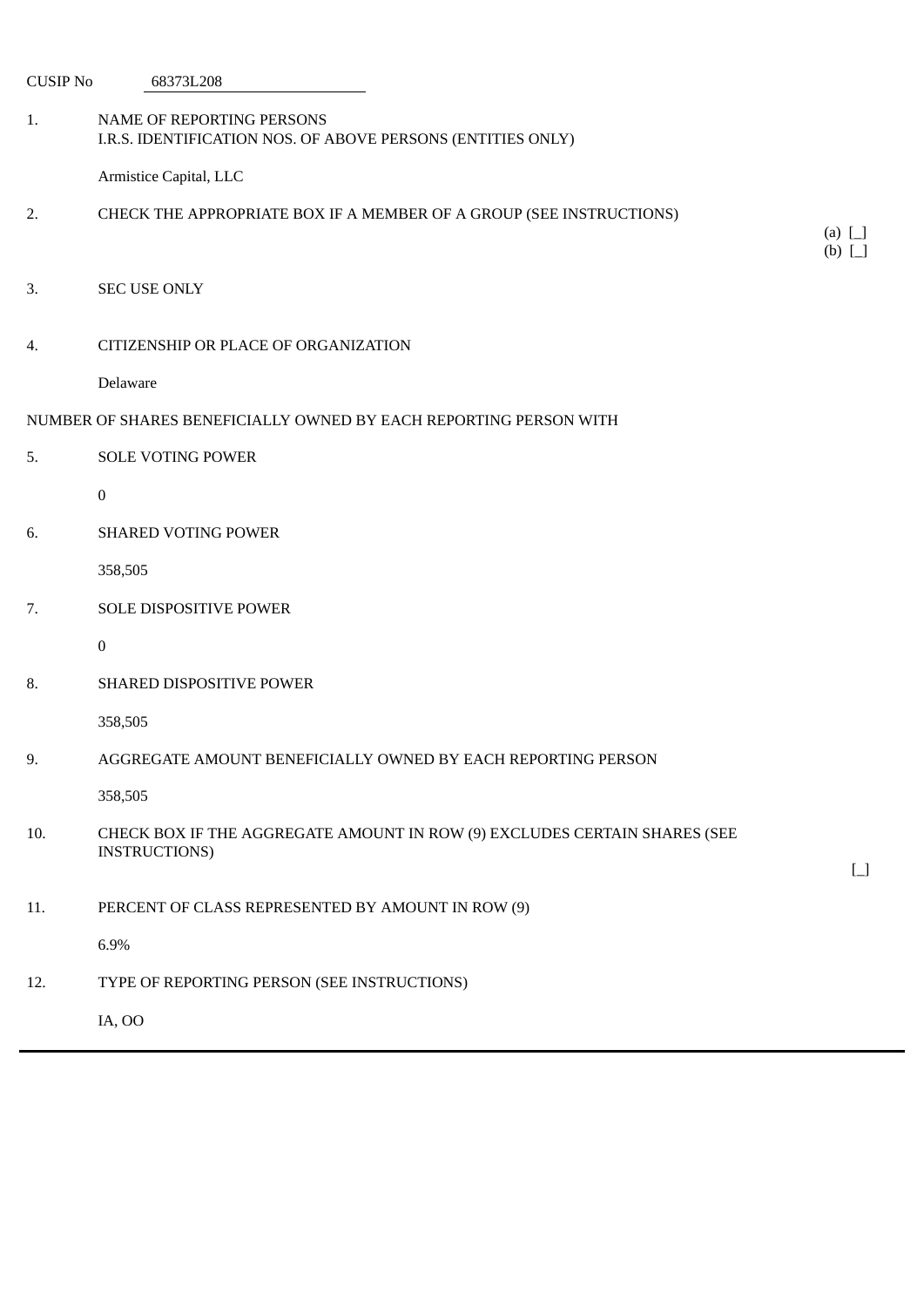| <b>CUSIP No</b> | 68373L208                                                                                         |                         |
|-----------------|---------------------------------------------------------------------------------------------------|-------------------------|
| 1.              | NAME OF REPORTING PERSONS<br>I.R.S. IDENTIFICATION NOS. OF ABOVE PERSONS (ENTITIES ONLY)          |                         |
|                 | Armistice Capital Master Fund Ltd.                                                                |                         |
| 2.              | CHECK THE APPROPRIATE BOX IF A MEMBER OF A GROUP (SEE INSTRUCTIONS)                               | (a) $\Box$<br>$(b)$ [_] |
| 3.              | <b>SEC USE ONLY</b>                                                                               |                         |
| 4.              | CITIZENSHIP OR PLACE OF ORGANIZATION                                                              |                         |
|                 | Cayman Islands                                                                                    |                         |
|                 | NUMBER OF SHARES BENEFICIALLY OWNED BY EACH REPORTING PERSON WITH                                 |                         |
| 5.              | <b>SOLE VOTING POWER</b>                                                                          |                         |
|                 | $\boldsymbol{0}$                                                                                  |                         |
| 6.              | <b>SHARED VOTING POWER</b>                                                                        |                         |
|                 | 358,505                                                                                           |                         |
| 7.              | SOLE DISPOSITIVE POWER                                                                            |                         |
|                 | $\boldsymbol{0}$                                                                                  |                         |
| 8.              | SHARED DISPOSITIVE POWER                                                                          |                         |
|                 | 358,505                                                                                           |                         |
| 9.              | AGGREGATE AMOUNT BENEFICIALLY OWNED BY EACH REPORTING PERSON                                      |                         |
|                 | 358,505                                                                                           |                         |
| 10.             | CHECK BOX IF THE AGGREGATE AMOUNT IN ROW (9) EXCLUDES CERTAIN SHARES (SEE<br><b>INSTRUCTIONS)</b> | $\Box$                  |
| 11.             | PERCENT OF CLASS REPRESENTED BY AMOUNT IN ROW (9)                                                 |                         |
|                 | 6.9%                                                                                              |                         |
| 12.             | TYPE OF REPORTING PERSON (SEE INSTRUCTIONS)                                                       |                         |
|                 | CO                                                                                                |                         |
|                 |                                                                                                   |                         |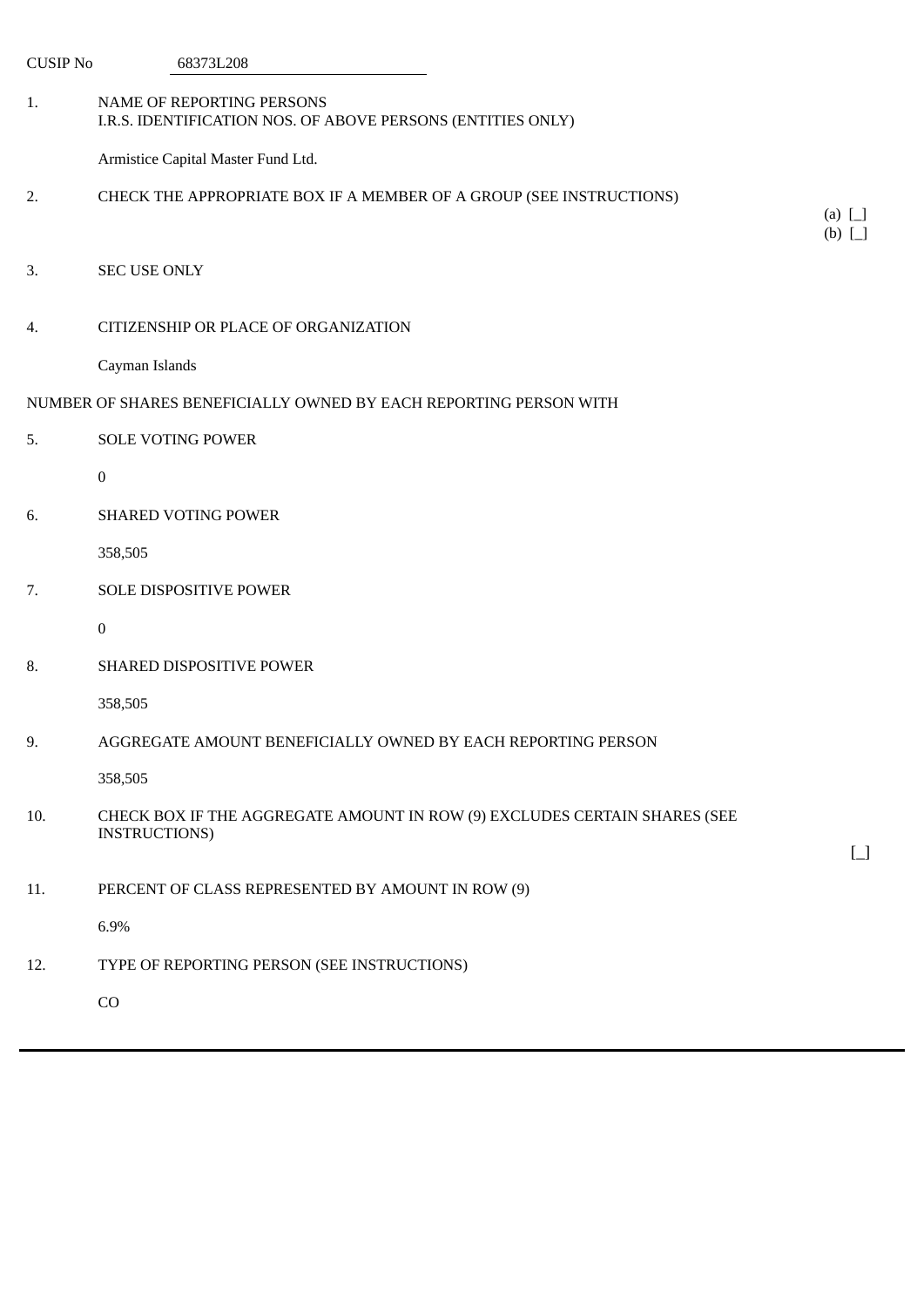| <b>CUSIP No</b> | 68373L208                                                                                  |                              |
|-----------------|--------------------------------------------------------------------------------------------|------------------------------|
| 1.              | NAME OF REPORTING PERSONS<br>I.R.S. IDENTIFICATION NOS. OF ABOVE PERSONS (ENTITIES ONLY)   |                              |
|                 | Steven Boyd                                                                                |                              |
| 2.              | CHECK THE APPROPRIATE BOX IF A MEMBER OF A GROUP (SEE INSTRUCTIONS)                        | $(a)$ $\Box$<br>$(b)$ $\Box$ |
| 3.              | <b>SEC USE ONLY</b>                                                                        |                              |
| 4.              | CITIZENSHIP OR PLACE OF ORGANIZATION                                                       |                              |
|                 | <b>United States of America</b>                                                            |                              |
|                 | NUMBER OF SHARES BENEFICIALLY OWNED BY EACH REPORTING PERSON WITH                          |                              |
| 5.              | <b>SOLE VOTING POWER</b>                                                                   |                              |
|                 | $\bf{0}$                                                                                   |                              |
| 6.              | <b>SHARED VOTING POWER</b>                                                                 |                              |
|                 | 358,505                                                                                    |                              |
| 7.              | SOLE DISPOSITIVE POWER                                                                     |                              |
|                 | $\bf{0}$                                                                                   |                              |
| 8.              | <b>SHARED DISPOSITIVE POWER</b>                                                            |                              |
|                 | 358,505                                                                                    |                              |
| 9.              | AGGREGATE AMOUNT BENEFICIALLY OWNED BY EACH REPORTING PERSON                               |                              |
|                 | 358,505                                                                                    |                              |
| 10.             | CHECK BOX IF THE AGGREGATE AMOUNT IN ROW (9) EXCLUDES CERTAIN SHARES (SEE<br>INSTRUCTIONS) | $\boxed{\phantom{1}}$        |
| 11.             | PERCENT OF CLASS REPRESENTED BY AMOUNT IN ROW (9)                                          |                              |
|                 | 6.9%                                                                                       |                              |
| 12.             | TYPE OF REPORTING PERSON (SEE INSTRUCTIONS)                                                |                              |
|                 | IN, HC                                                                                     |                              |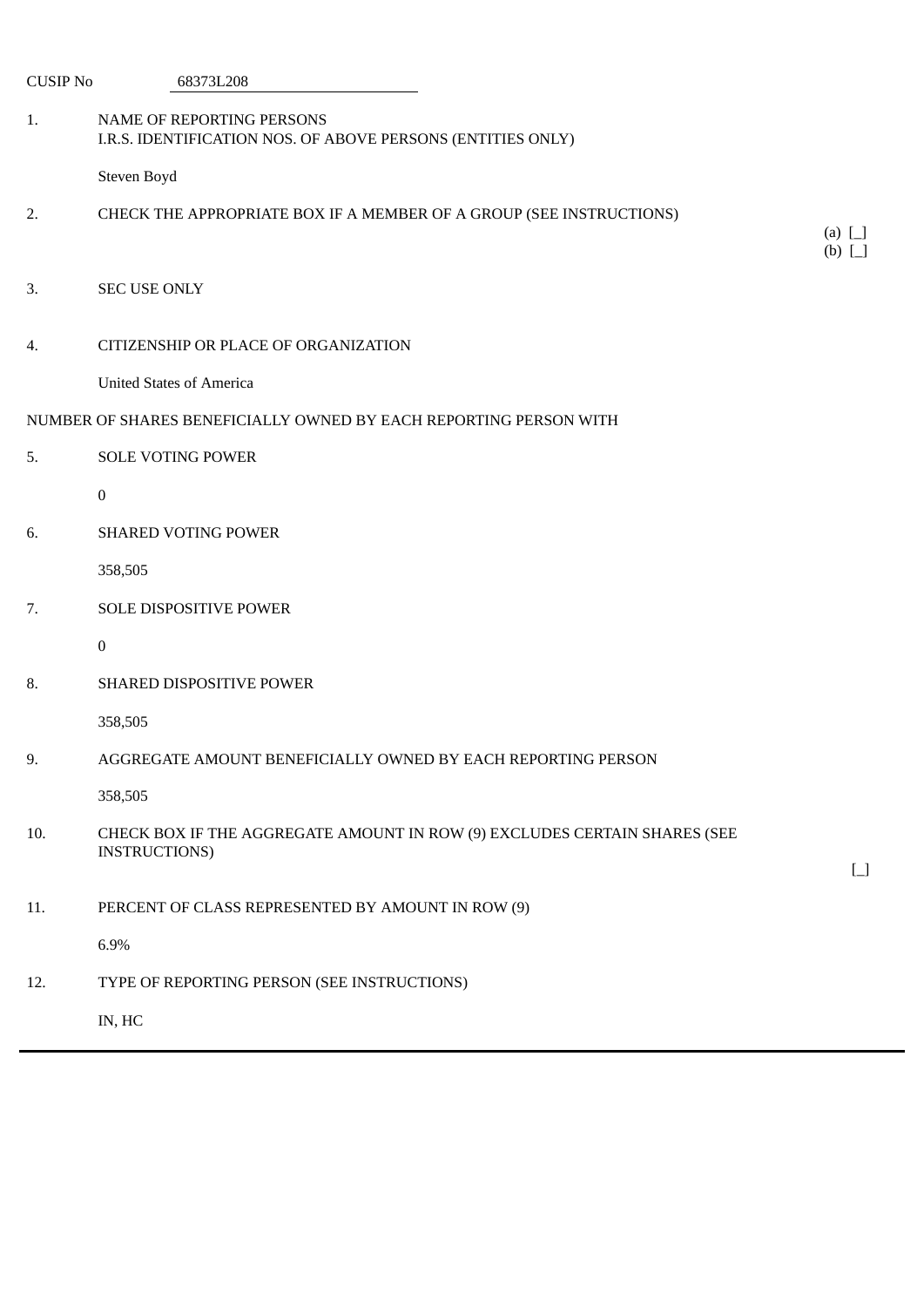| <b>CUSIP No</b> |      | 68373L208                                                                                                                                            |
|-----------------|------|------------------------------------------------------------------------------------------------------------------------------------------------------|
| Item 1.         | (a). | Name of Issuer:                                                                                                                                      |
|                 |      | OpGen, Inc.                                                                                                                                          |
|                 | (b). | Address of Issuer's Principal Executive Offices:                                                                                                     |
|                 |      | 708 Quince Orchard Road, Suite 205<br>Gaithersburg, Maryland 20878<br><b>United States of America</b>                                                |
| Item 2.         | (a). | Name of Person Filing:                                                                                                                               |
|                 |      | Armistice Capital, LLC<br>Armistice Capital Master Fund Ltd.<br>Steven Boyd                                                                          |
|                 | (b). | Address of Principal Business Office, or if None, Residence:                                                                                         |
|                 |      | Armistice Capital, LLC<br>510 Madison Avenue, 22nd Floor<br>New York, New York 10022<br><b>United States of America</b>                              |
|                 |      | Armistice Capital Master Fund Ltd.<br>c/o dms Corporate Services Ltd.<br>20 Genesis Close<br>P.O. Box 314<br>Grand Cayman KY1-1104<br>Cayman Islands |
|                 |      | Steven Boyd<br>c/o Armistice Capital, LLC<br>510 Madison Avenue, 22nd Floor<br>New York, New York 10022<br><b>United States of America</b>           |
|                 | (c)  | Citizenship:                                                                                                                                         |
|                 |      | Armistice Capital, LLC - Delaware<br>Armistice Capital Master Fund Ltd. - Cayman Islands<br>Steven Boyd - United States of America                   |
|                 | (d). | Title of Class of Securities:                                                                                                                        |
|                 |      | Common Stock, par value \$0.01 per share                                                                                                             |
|                 | (e). | <b>CUSIP Number:</b>                                                                                                                                 |
|                 |      | 68373L208                                                                                                                                            |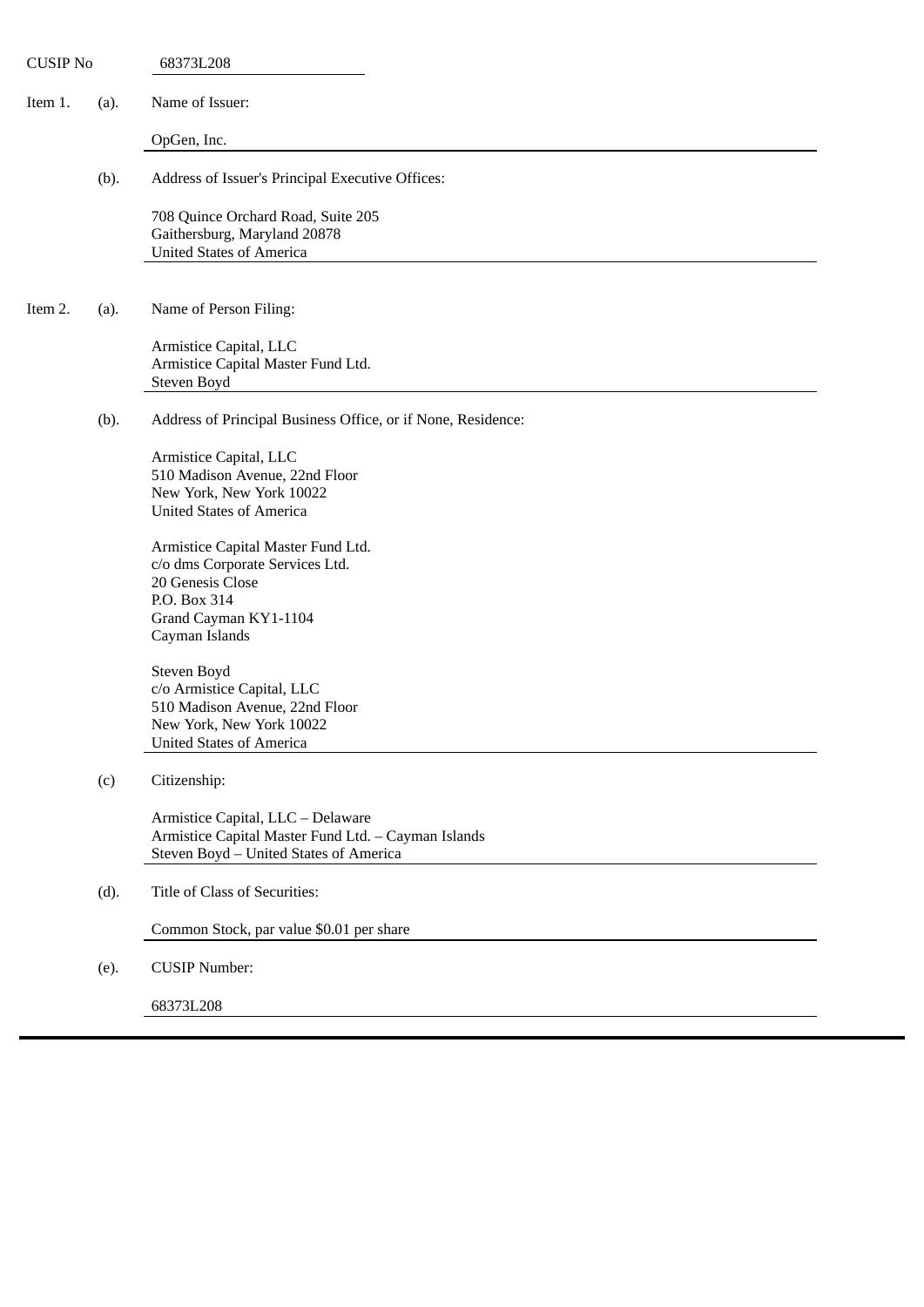- 
- Item 3. If This Statement is filed pursuant to ss.240.13d-1(b) or 240.13d-2(b), or (c), check whether the person filing is a
	- (a) [\_] Broker or dealer registered under Section 15 of the Exchange Act (15 U.S.C. 78c).
	- (b) [\_] Bank as defined in Section 3(a)(6) of the Exchange Act (15 U.S.C. 78c).
	- (c)  $\Box$  Insurance company as defined in Section 3(a)(19) of the Exchange Act (15 U.S.C. 78c).
	- (d) [\_] Investment company registered under Section 8 of the Investment Company Act of 1940 (15 U.S.C. 80a-8).
	- (e)  $\Box$  An investment adviser in accordance with § 240.13d-1(b)(1)(ii)(E);
	- (f)  $\begin{bmatrix} \end{bmatrix}$  An employee benefit plan or endowment fund in accordance with § 240.13d-1(b)(1)(ii)(F);
	- (g)  $\Box$  A parent holding company or control person in accordance with Rule 13d-1(b)(1)(ii)(G);
	- (h) [\_] A savings association as defined in Section 3(b) of the Federal Deposit Insurance Act (12 U.S.C.1813);
	- (i)  $\Box$  A church plan that is excluded from the definition of an investment company under Section 3(c)(14) of the Investment Company Act of 1940 (15 U.S.C. 80a-3);
	- (i)  $\Box$  Group, in accordance with s.240.13d-1(b)(1)(ii)(J).

#### Item 4. Ownership.

Provide the following information regarding the aggregate number and percentage of the class of securities of the issuer identified in Item 1.

(a) Amount beneficially owned:

Armistice Capital, LLC – 358,505 Armistice Capital Master Fund Ltd. – 358,505 Steven Boyd – 358,505

(b) Percent of class:

Armistice Capital, LLC – 6.9% Armistice Capital Master Fund Ltd. – 6.9% Steven Boyd – 6.9%

- (c) Number of shares as to which the person has:
	- (i) Sole power to vote or to direct the vote

Armistice Capital, LLC – 0 Armistice Capital Master Fund Ltd. – 0 Steven Boyd – 0

(ii) Shared power to vote or to direct the vote

Armistice Capital, LLC – 358,505 Armistice Capital Master Fund Ltd. – 358,505 Steven Boyd – 358,505

(iii) Sole power to dispose or to direct the disposition of

Armistice Capital, LLC – 0 Armistice Capital Master Fund Ltd. – 0 Steven Boyd – 0

(iv) Shared power to dispose or to direct the disposition of

Armistice Capital, LLC – 358,505 Armistice Capital Master Fund Ltd. – 358,505 Steven Boyd – 358,505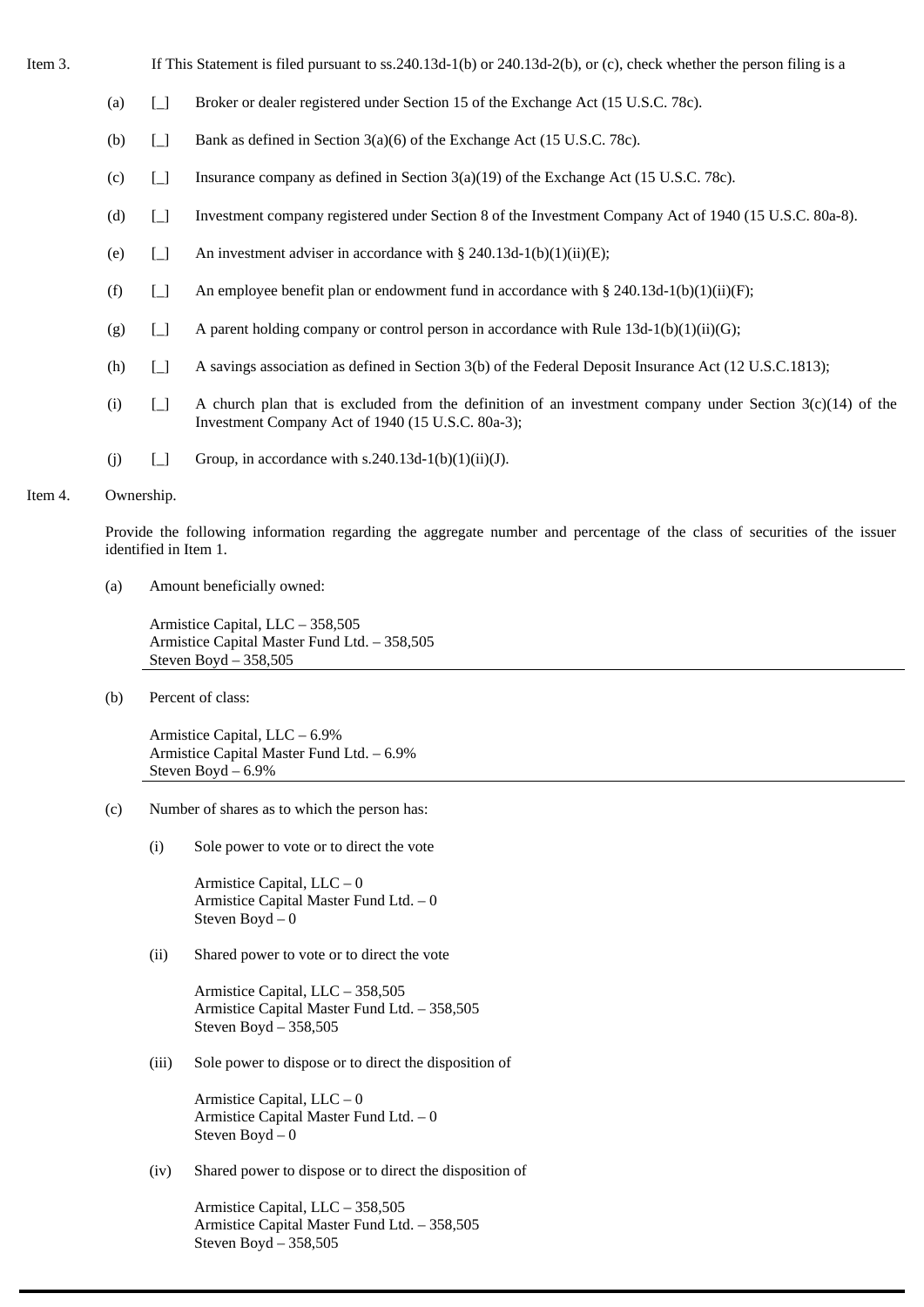Item 5. Ownership of Five Percent or Less of a Class.

If this statement is being filed to report the fact that as of the date hereof the reporting person has ceased to be the beneficial owner of more than five percent of the class of securities, check the following [\_].

N/A

Item 6. Ownership of More Than Five Percent on Behalf of Another Person.

If any other person is known to have the right to receive or the power to direct the receipt of dividends from, or the proceeds from the sale of, such securities, a statement to that effect should be included in response to this item and, if such interest relates to more than five percent of the class, such person should be identified. A listing of the shareholders of an investment company registered under the Investment Company Act of 1940 or the beneficiaries of employee benefit plan, pension fund or endowment fund is not required.

#### N/A

Item 7. Identification and Classification of the Subsidiary Which Acquired the Security Being Reported on by the Parent Holding Company.

If a parent holding company has filed this schedule, pursuant to Rule  $13d-1(b)(1)(ii)(G)$ , so indicate under Item  $3(g)$  and attach an exhibit stating the identity and the Item 3 classification of the relevant subsidiary. If a parent holding company has filed this schedule pursuant to Rule 13d-1(c) or Rule 13d-1(d), attach an exhibit stating the identification of the relevant subsidiary.

#### N/A

Item 8. Identification and Classification of Members of the Group.

If a group has filed this schedule pursuant to  $\S240.13d-1(b)(1)(ii)(J)$ , so indicate under Item 3(j) and attach an exhibit stating the identity and Item 3 classification of each member of the group. If a group has filed this schedule pursuant to §240.13d-1(c) or §240.13d-1(d), attach an exhibit stating the identity of each member of the group.

N/A

Item 9. Notice of Dissolution of Group.

Notice of dissolution of a group may be furnished as an exhibit stating the date of the dissolution and that all further filings with respect to transactions in the security reported on will be filed, if required, by members of the group, in their individual capacity. See Item 5.

N/A

Item 10. Certification.

By signing below I certify that, to the best of my knowledge and belief, the securities referred to above were acquired and are held in the ordinary course of business and were not acquired and are not held for the purpose of or with the effect of changing or influencing the control of the issuer of the securities and were not acquired and are not held in connection with or as a participant in any transaction having that purpose or effect, other than activities solely in connection with a nomination under § 240.14a-11.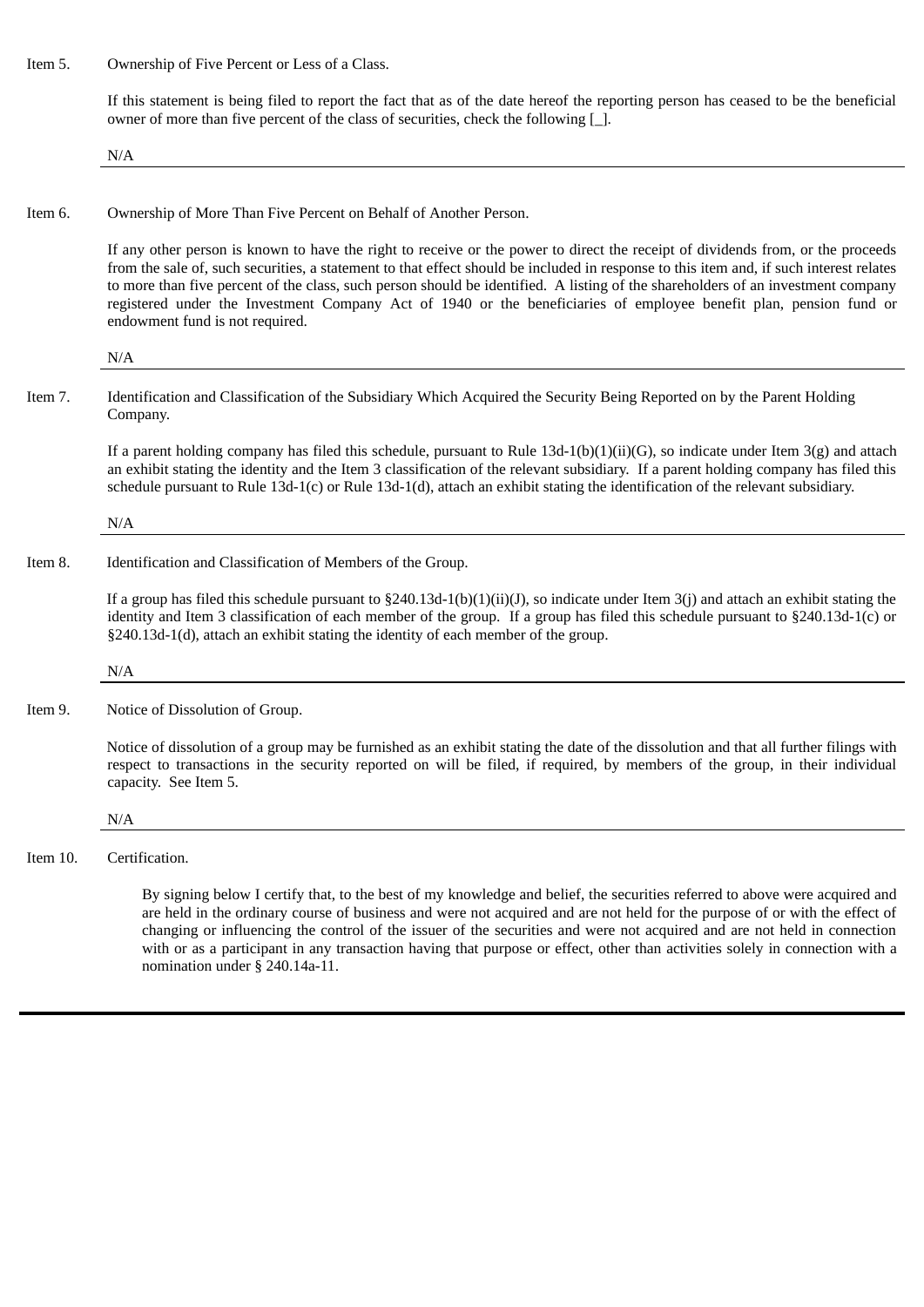## **SIGNATURE**

After reasonable inquiry and to the best of my knowledge and belief, I certify that the information set forth in this statement is true, complete and correct.

February 12, 2018

(Date)

Armistice Capital, LLC\*

By: /s/ Steven Boyd Steven Boyd Managing Member

Armistice Capital Master Fund Ltd.

By: /s/ Steven Boyd Steven Boyd Director

/s/ Steven Boyd\* Steven Boyd

\* This Reporting Person disclaims beneficial ownership in the Common Stock, except to the extent of his or its pecuniary interest therein.

The original statement shall be signed by each person on whose behalf the statement is filed or his authorized representative. If the statement is signed on behalf of a person by his authorized representative other than an executive officer or general partner of the filing person, evidence of the representative's authority to sign on behalf of such person shall be filed with the statement, provided, however, that a power of attorney for this purpose which is already on file with the Commission may be incorporated by reference. The name and any title of each person who signs the statement shall be typed or printed beneath his signature.

Note. Schedules filed in paper format shall include a signed original and five copies of the schedule, including all exhibits. See s.240.13d-7 for other parties for whom copies are to be sent.

Attention. Intentional misstatements or omissions of fact constitute Federal criminal violations (see 18 U.S.C. 1001).